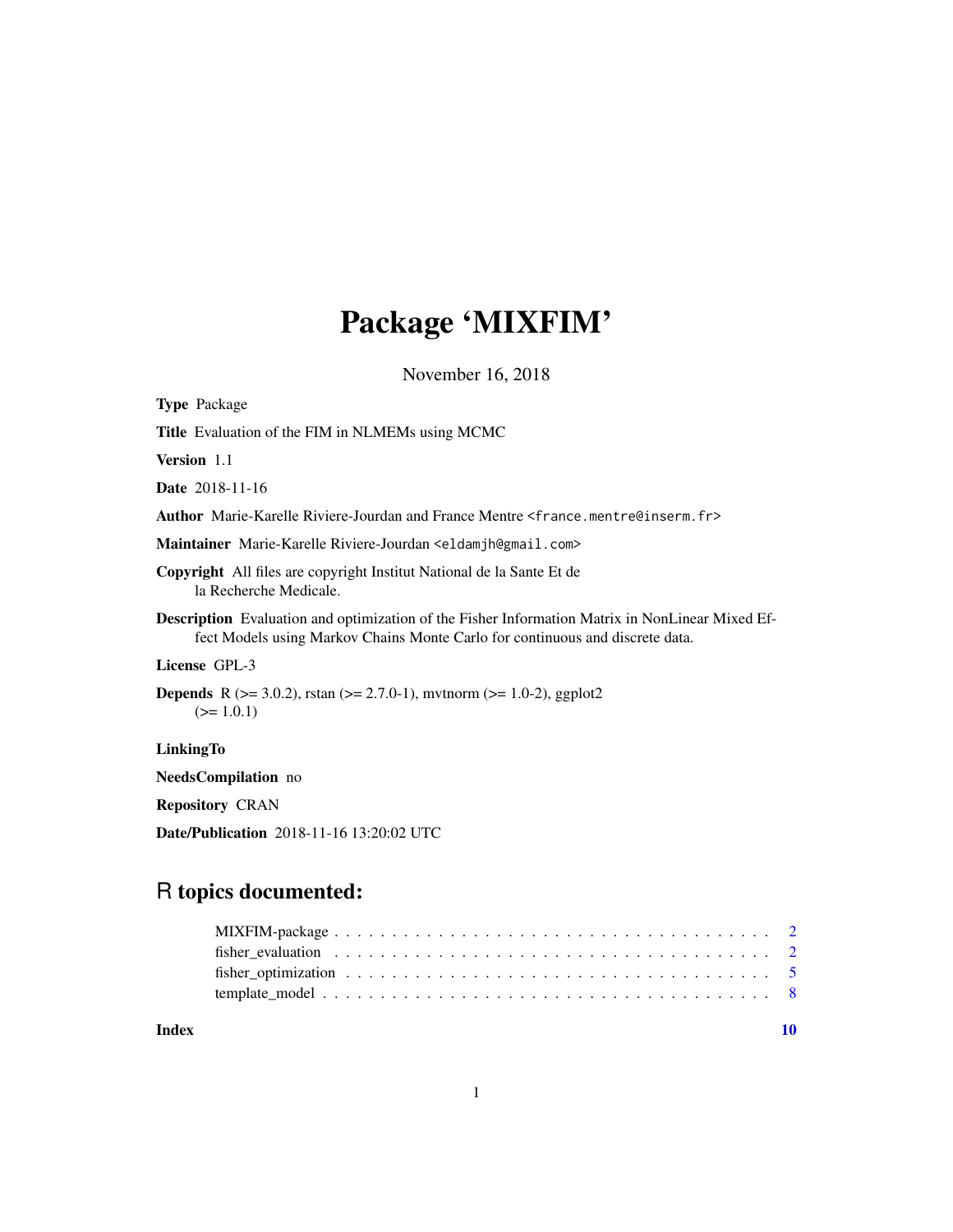#### Description

Evaluation and optimization of the Fisher Information Matrix in NonLinear Mixed Effect Models using Markov Chains Monte Carlo for continuous and discrete data.

#### Details

| <b>MIXFIM</b> |
|---------------|
| Package       |
| 1.1           |
| 2018-11-16    |
| $GPI - 3$     |
|               |

#### Author(s)

Marie-Karelle Riviere-Jourdan <eldamjh@gmail.com> and France Mentre <france.mentre@inserm.fr>

#### References

Riviere, M-K., Ueckert, S. and Mentre, F,. Evaluation of the Fisher information matrix in nonlinear mixed effect models using Markov Chains Monte Carlo.

| fisher_evaluation | Evaluation of the Fisher Information Matrix in Nonlinear Mixed Effect |
|-------------------|-----------------------------------------------------------------------|
|                   | Models using Markov Chains Monte Carlo                                |

#### Description

fisher\_evaluation is used to evaluate the Fisher information matrix for both continuous and discrete data in nonlinear mixed effect models using Markov Chains Monte Carlo.

### Usage

```
fisher_evaluation(t, y_ini=1, model, model2, model3, params, dim_b,
set_seed=TRUE, seed=42, n_samp, n_rep=1, n_iter, n_burn, CV=FALSE,
plot_graph=0, L_boot=1000, nb_patients=1)
```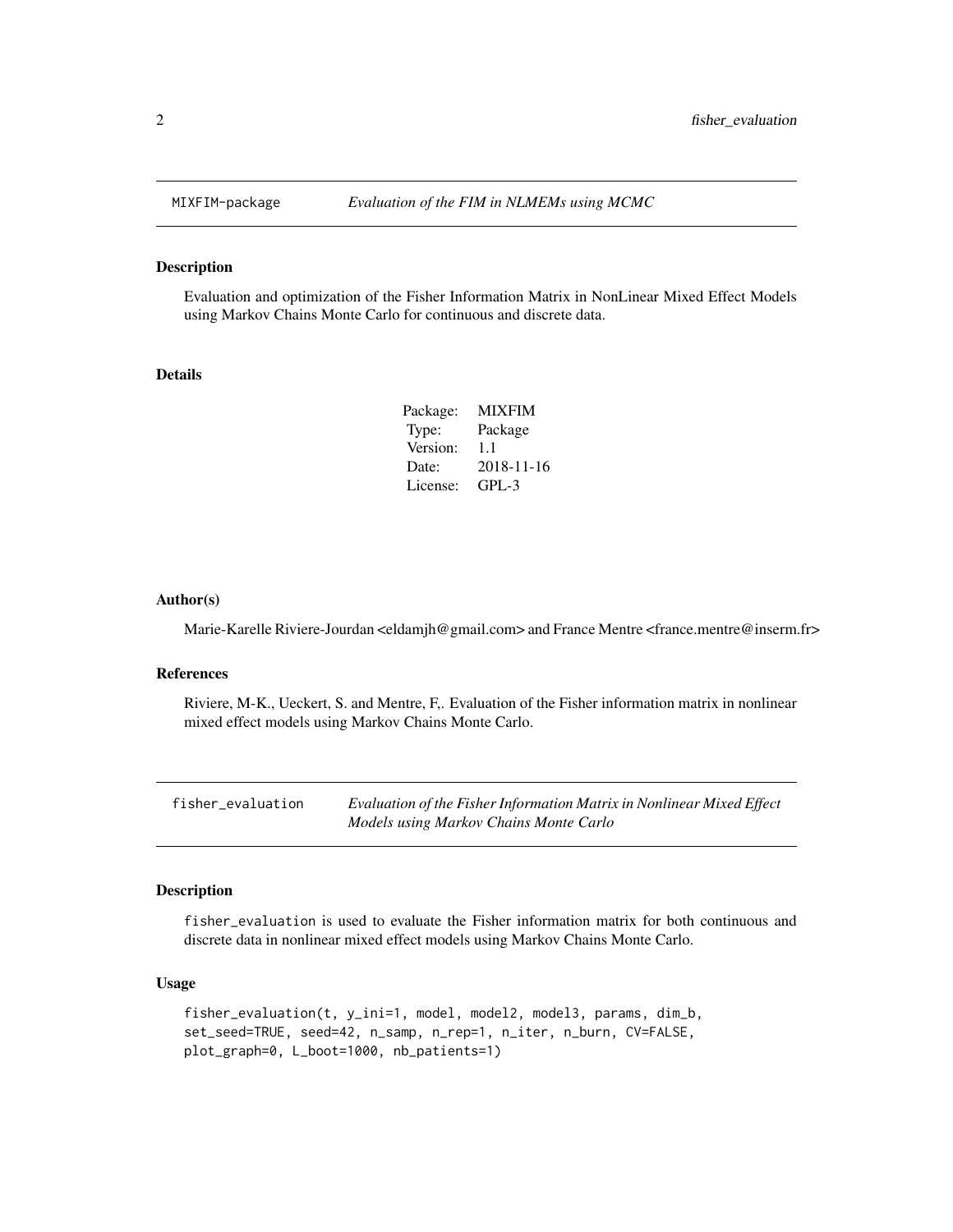# Arguments

| t           | Vector of sampling times (or doses).                                                                                                                                                                                                                                                                                                                                                                                                                                    |
|-------------|-------------------------------------------------------------------------------------------------------------------------------------------------------------------------------------------------------------------------------------------------------------------------------------------------------------------------------------------------------------------------------------------------------------------------------------------------------------------------|
| y_ini       | A possible value for the response y to initialize the MCMC process. The default<br>value is set at 1 (which works for many types of outcomes: continuous, binary,<br>).                                                                                                                                                                                                                                                                                                 |
| model       | Compiled STAN model describing the response model to sample in the condi-<br>tionnal distribution of b given y.                                                                                                                                                                                                                                                                                                                                                         |
| model2      | Compiled STAN model describing the response model for calculating the deriva-<br>tive of the log-likelihood with respoect to each parameter.                                                                                                                                                                                                                                                                                                                            |
| model3      | Compiled STAN model describing the response model to sample in the marginal<br>distribution of the response y.                                                                                                                                                                                                                                                                                                                                                          |
| params      | Vector of parameters given as follows: fixed effetcs, variances of the random<br>effets, standard deviations of the residual errors (if continuous data).                                                                                                                                                                                                                                                                                                               |
| dim_b       | Number of random effects.                                                                                                                                                                                                                                                                                                                                                                                                                                               |
| set_seed    | Boolean indicating if the seed shoud be fixed. The default value is set at TRUE.                                                                                                                                                                                                                                                                                                                                                                                        |
| seed        | Integer for the fixed seed. Used only if set_seed is TRUE. The default value is<br>set at 42.                                                                                                                                                                                                                                                                                                                                                                           |
| n_samp      | Integer representing the number of Monte Carlo (MC) samples, (i.e. number of<br>samples for the outcome y).                                                                                                                                                                                                                                                                                                                                                             |
| n_rep       | Integer representing the number of repeated measures at the same time (or dose)<br>for each patient. The default value is set at 1 (for continuous data).                                                                                                                                                                                                                                                                                                               |
| n_iter      | Integer representing the number of Markov Chains Monte Carlo (MCMC) sam-<br>ples.                                                                                                                                                                                                                                                                                                                                                                                       |
| n_burn      | Integer representing the number of burn-in samples for MCMC.                                                                                                                                                                                                                                                                                                                                                                                                            |
| C٧          | Boolean indicating if some convergence information (variance of the determi-<br>nant, mean of b, mean log-likelihood, ) should be returned. The default value<br>is set at FALSE.                                                                                                                                                                                                                                                                                       |
| plot_graph  | An integer with value 0 (no graph should be plotted), 1 (graph of the determi-<br>nant of the FIM), 2 (graph of the determinant of the FIM with confidence inter-<br>vals assuming normal distribution), 3 (graph of the determinant of the FIM with<br>bootstrap confidence intervals) or 4 (graph of the determinant of the FIM with<br>both bootstrap confidence intervals and confidence intervals assuming normal<br>distribution). The default value is set at 0. |
| L_boot      | Number of samples for bootstrap estimation of the confidence intervals of the<br>normalized determinant of the FIM. This argument is used/required only if plot_graph<br>$=$ 3 or 4. The default value is set at 1000.                                                                                                                                                                                                                                                  |
| nb_patients | Number of patients with the same elementary design for which the FIM is eval-<br>uated. The default value is set at 1.                                                                                                                                                                                                                                                                                                                                                  |

#### Value

An list is returned, composed of the following variables: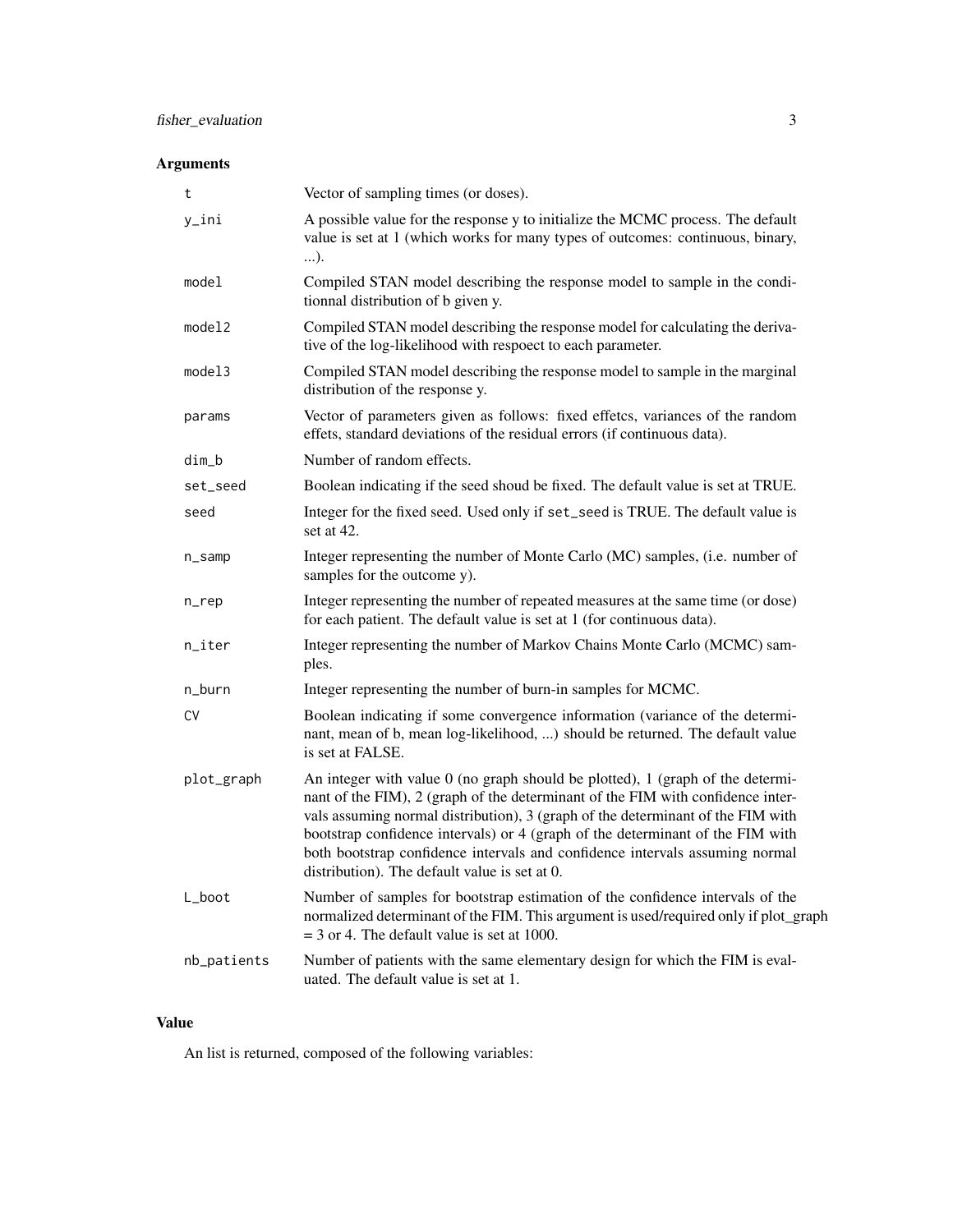| FIM           | Expected Fisher information matrix (FIM). Of note, the FIM is an individual<br>FIM and is calculated for nb_patients patients.                                                                                                                 |
|---------------|------------------------------------------------------------------------------------------------------------------------------------------------------------------------------------------------------------------------------------------------|
| FIM_covar     | Variance-covariance matrix of the FIM. (Of note, its dimension is of size 4 as<br>the FIM is in dimension 2.)                                                                                                                                  |
| inv_FIM       | Inverse of the FIM.                                                                                                                                                                                                                            |
| <b>RSE</b>    | Relative standard errors (square root of the diagonal elements of the inverse of<br>the FIM).                                                                                                                                                  |
| RSE_inf_boot  | Vector containing the lower bound of the bootstrap confidence interval of the<br>RSE <sub>s</sub> .                                                                                                                                            |
| RSE_sup_boot  | Vector containing the upper bound of the bootstrap confidence interval of the<br>RSE <sub>s</sub> .                                                                                                                                            |
| det_norm_FIM  | Normalized determinant of the FIM.                                                                                                                                                                                                             |
| det_IC_normal | Vector containing the lower and upper bound of the confidence interval of the<br>normalized determinant of the FIM assuming normal distribution.                                                                                               |
| det_IC_boot   | Vector containing the lower and upper bound of the bootstrap confidence interval<br>of the normalized determinant of the FIM.                                                                                                                  |
| If CV=TRUE:   |                                                                                                                                                                                                                                                |
| mean_dloglik1 | Mean of the partial derivatives of the log-likelihood according to the first MCMC<br>sample and MC sample. Should be equal approximately to 0.                                                                                                 |
| mean_dloglik2 | Mean of the partial derivatives of the log-likelihood according to the second<br>MCMC sample and MC sample. Should be equal approximately to 0.                                                                                                |
| var_dloglik1  | Variance of the partial derivatives of the log-likelihood according to the first<br>MCMC sample and MC sample.                                                                                                                                 |
| var_dloglik2  | Variance of the partial derivatives of the log-likelihood according to the second<br>MCMC sample and MC sample.                                                                                                                                |
| mean_b        | Mean of the samples in the conditionnal distribution of b given y. Should be<br>equal approximately to 0.                                                                                                                                      |
| mat_A_k1      | Vector containing for each value sampled of the response y, the estimation of the<br>integral of the partial derivatives of the log-likelihood over the random effects<br>according to the first MCMC sample of the random effects b given y.  |
| mat_A_k2      | Vector containing for each value sampled of the response y, the estimation of the<br>integral of the partial derivatives of the log-likelihood over the random effects<br>according to the second MCMC sample of the random effects b given y. |

In addition, plot\_graph enables to plot a graph of the normalized determinant of the FIM with normal and bootstrap confidence intervals in function of the number of MC samples.

#### Author(s)

Marie-Karelle Riviere-Jourdan <eldamjh@gmail.com>

#### References

Riviere, M-K., Ueckert, S. and Mentre, F,. Evaluation of the Fisher information matrix in nonlinear mixed effect models using Markov Chains Monte Carlo.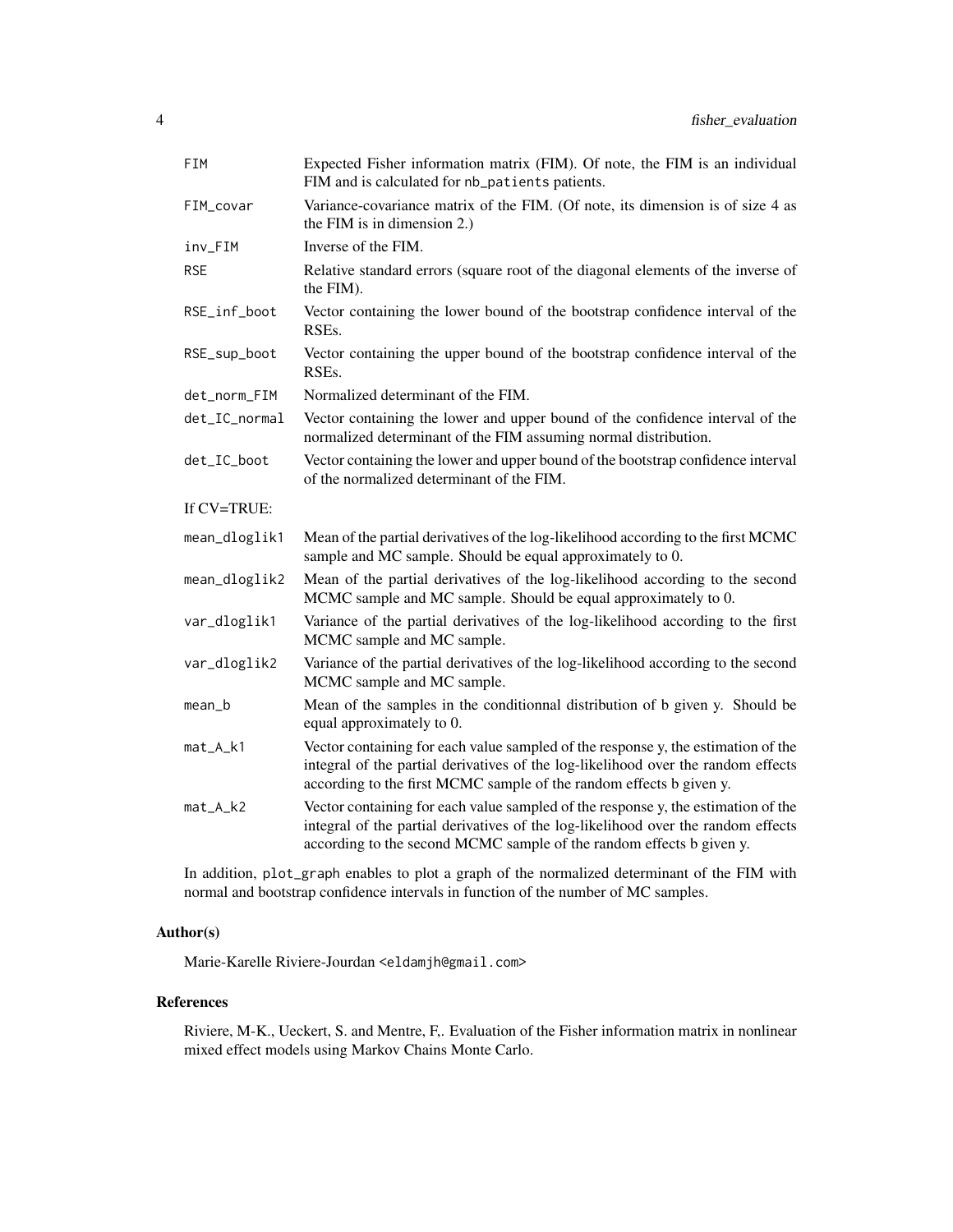#### <span id="page-4-0"></span>fisher\_optimization 5

#### Examples

```
############################
# PLEASE UNCOMMENT EXAMPLE #
############################
#times = c(0.5,1,2,6,24,36,72,120)
#params = c(1,8,0.15,0.6,0.02,0.07,0.1)
# Files cen be found in external data
#model = stan_model("model_b_given_y.stan")
#model2 = stan_model("model_derivatives.stan")
#model3 = stan_model("model_y.stan")
#model_Warfarin = fisher_evaluation(t=times, y_ini=0.5, model=model,
#model2=model2, model3=model3, params=params, dim_b=3, set_seed=TRUE, seed=42,
#n_samp=1000, n_rep=1, n_iter=200, n_burn=500, CV=TRUE, plot_graph=4,
#nb_patients=32)
#model_Warfarin
```
fisher\_optimization *Optimization of the sampling times (or doses) in Nonlinear Mixed Effect Models using Markov Chains Monte Carlo*

#### **Description**

fisher\_optimization is used to optimize the sampling times (or doses), through maximization of the determinant of the Fisher Information Matrix, for both continuous and discrete data in nonlinear mixed effect models using Markov Chains Monte Carlo.

#### Usage

```
fisher_optimization(nb_t, set_t, y_ini, model, model2, model3, params, dim_b,
set_seed=TRUE, seed=42, step_mc, n_samp_min=30, n_samp_max, n_rep=1, n_iter,
n_burn, L_boot=1000, plot_graph=TRUE, nb_patients=1, det_graph=FALSE)
```
#### Arguments

| $nb_t$ | Number of sampling times (or doses) to select.                                                                                               |
|--------|----------------------------------------------------------------------------------------------------------------------------------------------|
| set_t  | A vector containing the set of possible sampling times in which to select the<br>nb_t optimal ones.                                          |
| y_ini  | A possible value for the response y to initialize the MCMC process.                                                                          |
| model  | Compiled STAN model describing the response model to sample in the condi-<br>tionnal distribution of b given y.                              |
| model2 | Compiled STAN model describing the response model for calculating the deriva-<br>tive of the log-likelihood with respoect to each parameter. |
| model3 | Compiled STAN model describing the response model to sample in the marginal<br>distribution of the response y.                               |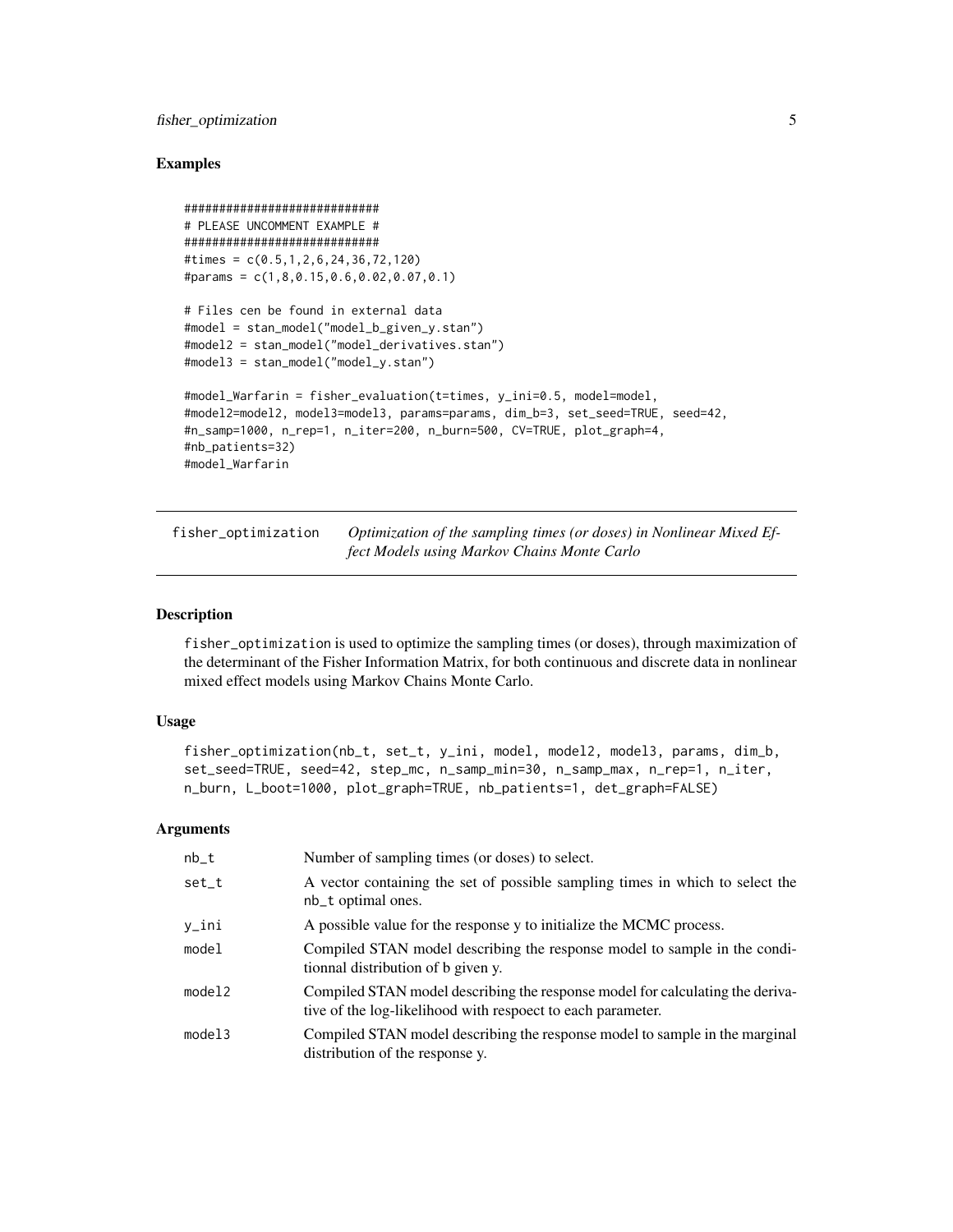| params      | Vector of parameters given as follows: fixed effetcs, variances of the random<br>effets, standard deviations of the residual errors (if continuous data).                                                                                                                                                                                                                                  |
|-------------|--------------------------------------------------------------------------------------------------------------------------------------------------------------------------------------------------------------------------------------------------------------------------------------------------------------------------------------------------------------------------------------------|
| dim_b       | Number of random effects.                                                                                                                                                                                                                                                                                                                                                                  |
| set_seed    | Boolean indicating if the seed shoud be fixed. The default value is set at TRUE.                                                                                                                                                                                                                                                                                                           |
| seed        | Integer for the fixed seed. Used only if set_seed is TRUE. The default value is<br>set at 42.                                                                                                                                                                                                                                                                                              |
| step_mc     | Number of Monte Carlo (MC) samples after which the remaining combinations<br>of sampling times are re-evaluated for optimum determination.                                                                                                                                                                                                                                                 |
| n_samp_min  | Integer representing the minimum number of MC samples to perform at the first<br>step to evaluate all combinations of sampling times (or doses).                                                                                                                                                                                                                                           |
| n_samp_max  | Integer representing the maximum number of MC samples to perform (for one<br>combination of sampling times). Either the algorithm will stop for finding a<br>unique combination of optimal sampling times before reaching n_samp_max or<br>for reaching it. In the second case, the sampling times corresponding to the<br>highest determinant of the FIM will be selected as the optimum. |
| n_rep       | Integer representing the number of repeated measures at the same time (or dose)<br>for each patient. The default value is set at 1 (for continuous data).                                                                                                                                                                                                                                  |
| n_iter      | Integer representing the number of Markov Chains Monte Carlo (MCMC) sam-<br>ples.                                                                                                                                                                                                                                                                                                          |
| n_burn      | Integer representing the number of burn-in samples for MCMC.                                                                                                                                                                                                                                                                                                                               |
| L_boot      | Number of samples for bootstrap estimation of the confidence intervals of the<br>determinant of the FIM. The default value is set at 1000.                                                                                                                                                                                                                                                 |
| plot_graph  | A boolean indicating if at each step (every step_mc), a graph with the determi-<br>nant of the FIM and its bootstrap confidence intervals for the remaining combi-<br>nations of sampling times should be plotted and saved. The default value is set<br>at TRUE.                                                                                                                          |
| nb_patients | Number of patients with the same elementary design for which the FIM and its<br>determinant are evaluated. The default value is set at 1.                                                                                                                                                                                                                                                  |
| det_graph   | A boolean indicating if the normalized determinant of the FIM for the selected<br>optimal design should be plotted in function of the number of MC samples. The<br>default value is set at FALSE.                                                                                                                                                                                          |

#### Details

The algorithm will first test all combinations of nb\_t sampling times (or doses) in ens\_t on at least n\_samp\_min MC samples. Then and after each step (every step\_mc), only combinations of sampling times for which the upper bound of the bootstrap confidence interval is above the maximum estimated determinant of the FIM will be selected for the next step. The algorithm will stop either for finding a unique combination of optimal sampling times before reaching n\_samp\_max or for reaching it. In the second case, the combination of sampling times corresponding to the highest determinant of the FIM will be selected as the optimum. However, in this case the graph (plot\_graph=TRUE) could help to distinguish the remaining combinations of sampling times.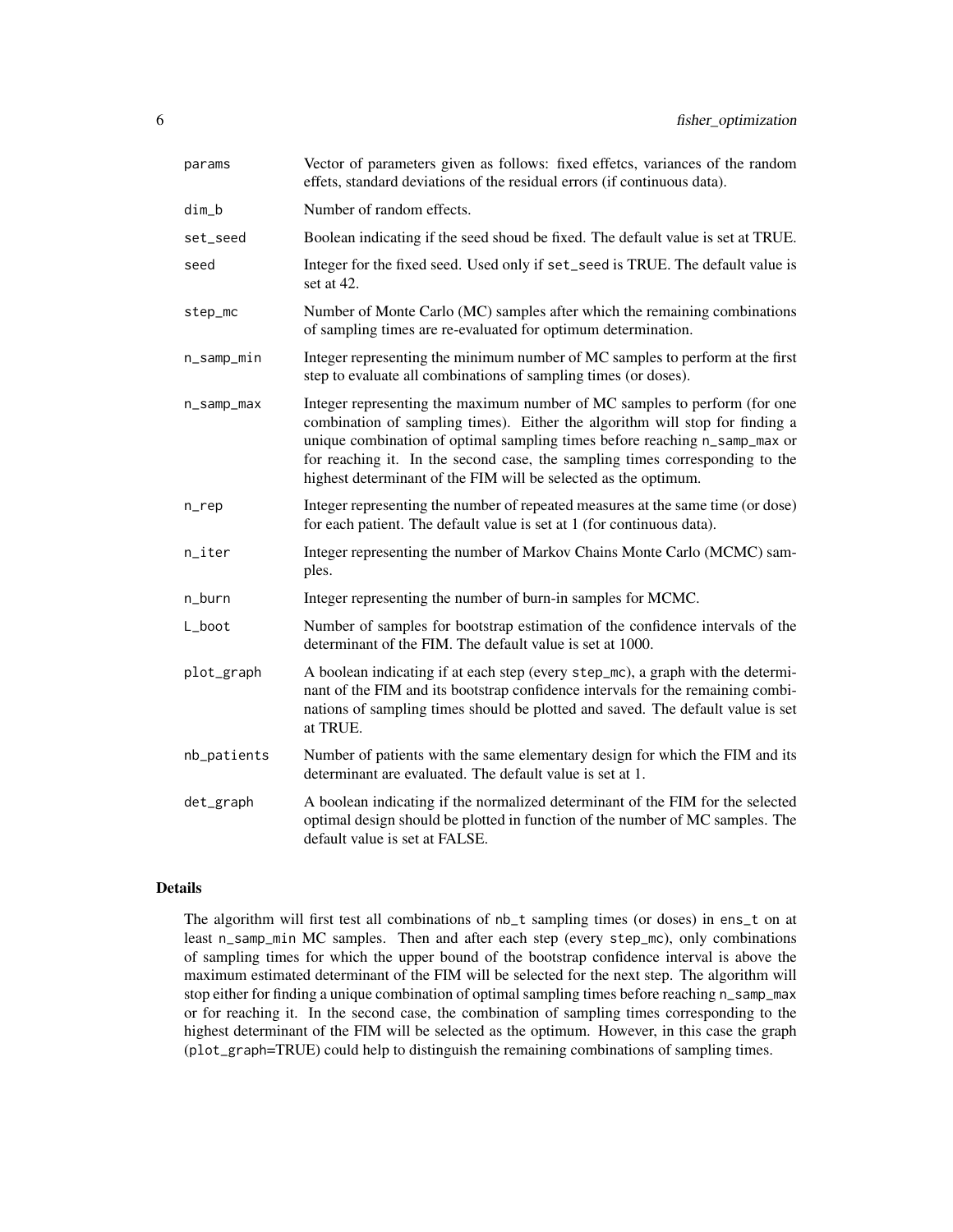### Value

An list is returned, composed of the following variables:

| $opt_t$            | Optimal protocol, i.e. sampling times (or doses).                                                                                                                            |
|--------------------|------------------------------------------------------------------------------------------------------------------------------------------------------------------------------|
| FIM_opt_t          | Expected Fisher information matrix (FIM) for the optimal protocol. Of note, the<br>FIM is an individual FIM and is calculated for nb_patients patients.                      |
| FIM_covar_opt_t    |                                                                                                                                                                              |
|                    | Variance-covariance matrix of the FIM for the optimal protocol. (Of note, its<br>dimension is of size 4 as the FIM is in dimension 2.)                                       |
| inv_FIM_opt_t      | Inverse of the FIM for the optimal protocol.                                                                                                                                 |
| RSE_opt_t          | Relative standard errors for the optimal protocol (square root of the diagonal<br>elements of the inverse of the FIM).                                                       |
| RSE_inf_boot_opt_t |                                                                                                                                                                              |
|                    | Vector containing the lower bound of the bootstrap confidence interval of the<br>RSEs for the optimal protocol.                                                              |
| RSE_sup_boot_opt_t |                                                                                                                                                                              |
|                    | Vector containing the upper bound of the bootstrap confidence interval of the<br>RSEs for the optimal protocol.                                                              |
| det_norm_FIM_opt_t |                                                                                                                                                                              |
|                    | Normalized determinant of the FIM for the optimal protocol.                                                                                                                  |
| IC_normal_opt_t    |                                                                                                                                                                              |
|                    | Vector containing the lower and upper bound of the confidence interval of the<br>normalized determinant of the FIM assuming normal distribution for the optimal<br>protocol. |
| IC_boot_opt_t      | Vector containing the lower and upper bound of the bootstrap confidence interval<br>of the normalized determinant of the FIM for the optimal protocol.                       |
| list_select        | A list containing at each step the combinations of sampling times selected.                                                                                                  |
| list_det           | A list containing at each step the determinant of the FIM for each combination<br>of sampling times selected.                                                                |
| list_boot_inf      | A list containing at each step the lower bound of the bootstrap confidence inter-<br>val of determinant of the FIM for each combination of sampling times selected.          |
| list_boot_sup      | A list containing at each step the upper bound of the bootstrap confidence inter-<br>val of determinant of the FIM for each combination of sampling times selected.          |
| list_fim           | A list containing at each step the FIM for each combination of sampling times<br>selected.                                                                                   |

In addition, for the optimal protocol selected at the end, a graph of the normalized determinant of the FIM with normal and bootstrap confidence intervals in function of the number of MC samples is plotted.

## Author(s)

Marie-Karelle Riviere-Jourdan <eldamjh@gmail.com>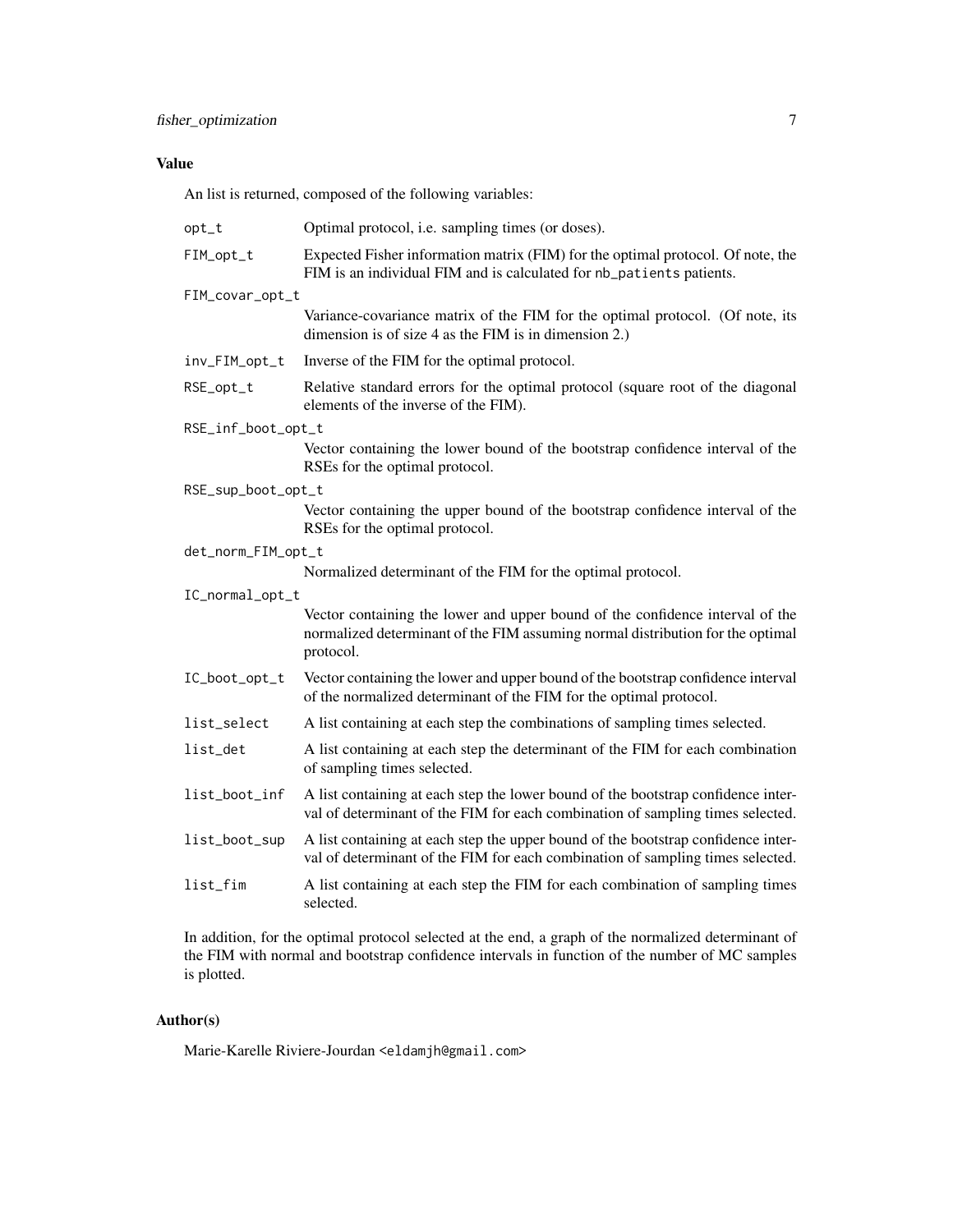#### Examples

```
############################
# PLEASE UNCOMMENT EXAMPLE #
############################
#params = c(1,8,0.15,0.6,0.02,0.07,0.1)
#times_poss = c(0.1,0.5,1,2,3,6,12,24,36,48,72,120,240)
# Files can be found in external data
#model = stan_model("model_b_given_y.stan")
#model2 = stan_model("model_derivatives.stan")
#model3 = stan_model("model_y.stan")
#opt1 = fisher_optimization(nb_t=3, set_t=times_poss, y_ini=0.5, model=model,
#model2=model2, model3=model3, params=params, dim_b=3, set_seed=TRUE, seed=42,
#step_mc=100, n_samp_min=30, n_samp_max=2000, n_rep=1, n_iter=500, n_burn=500,
#nb_patients=32)
#opt1
```
template\_model *Creation of a Pre-Filled Template for STAN Model.*

#### Description

template\_model is used to create a pre-filled template for the STAN models used in fisher\_evaluation.

#### Usage

```
template_model(path=getwd(), dloglik, nb_t, outcome, nb_params, ind_RE,
Cov_list=list(), Sigma_b=FALSE, n_rep=1, name)
```
#### Arguments

| path      | [Optional] String containing the path where the text file with the model should<br>be created.                                                                                                                                                                                 |
|-----------|--------------------------------------------------------------------------------------------------------------------------------------------------------------------------------------------------------------------------------------------------------------------------------|
| dloglik   | Boolean indicating if the model is used to calculate the partial derivatives of<br>the log-likelihood (TRUE), or if the model is used to sample in the conditional<br>distribution of b given y (FALSE).                                                                       |
| $nb_t$    | Number of sampling times (or doses).                                                                                                                                                                                                                                           |
| outcome   | String indicating the type of outcome. For now, "continuous", "binary", "longi-<br>tudinal_binary", "count" and "time_to_event" are available.                                                                                                                                 |
| nb_params | Number of parameters.                                                                                                                                                                                                                                                          |
| ind_RE    | Indices for the variance of the random effects in the vector of parameters. It is<br>assumed that the vector of parameters is filled as follows: fixed effetcs, variances<br>of the random effets, standard deviations of the residual errors (if outcome is<br>"continuous"). |

<span id="page-7-0"></span>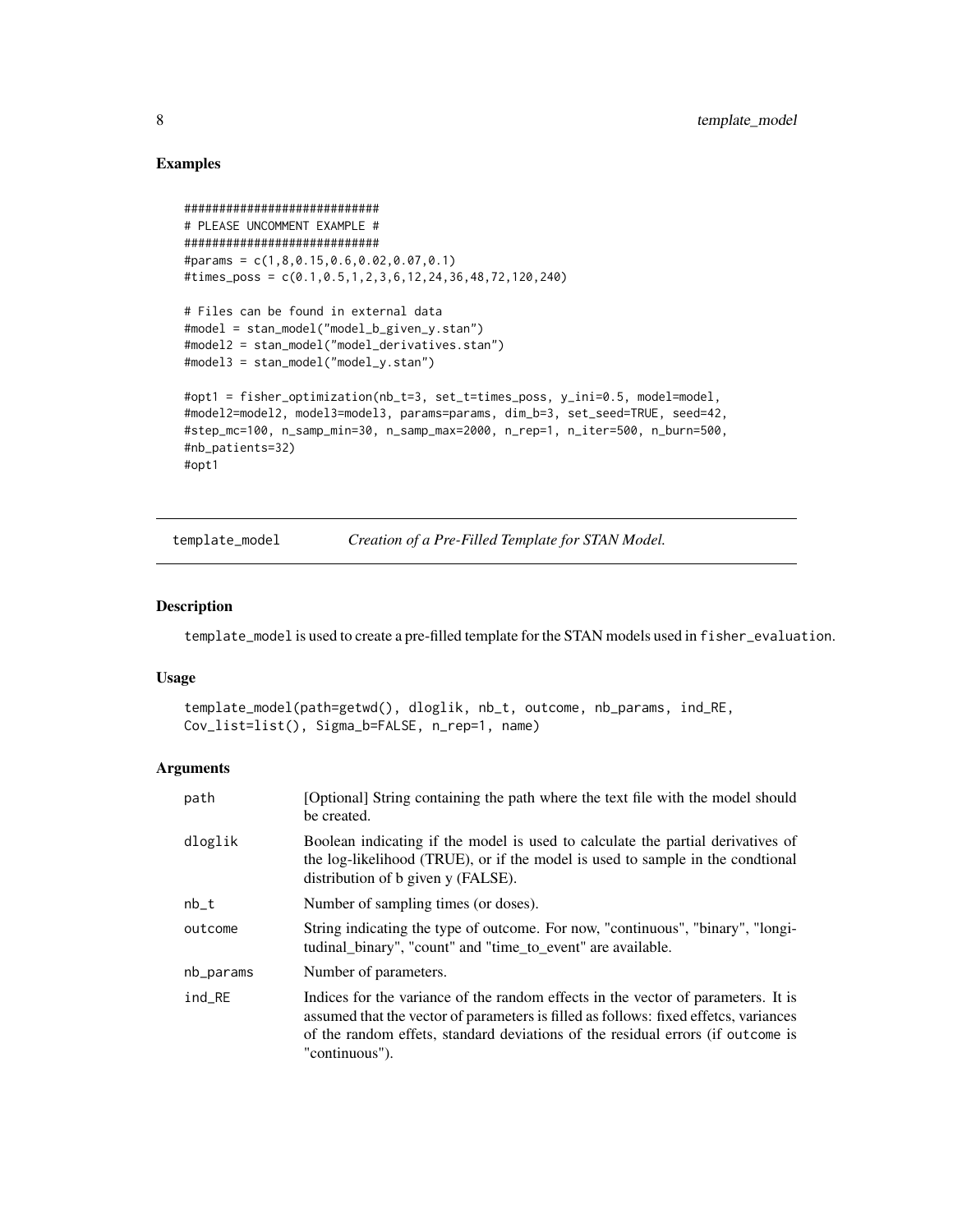| Cov_list | [Optional] A list of vectors to specify covariances between random effets. Each<br>element of the list must contain a vector with: the row position, the column<br>position and the value of the covariance in the variance-covariance matrix for<br>the random effects. |
|----------|--------------------------------------------------------------------------------------------------------------------------------------------------------------------------------------------------------------------------------------------------------------------------|
| Sigma_b  | Boolean indicating if the residual errors matrix depends on the random effetcs<br>b. The default value is set at FALSE.                                                                                                                                                  |
| $n$ _rep | Integer representing the number of repeated measures at the same time (or dose)<br>for each patient. The default value is set at 1 (for "continuous" outcome).                                                                                                           |
| name     | String to name the output text file.                                                                                                                                                                                                                                     |

#### Value

Create a text file containing a pre-filled template for the STAN models used in fisher\_evaluation in the chosen directory.

#### Author(s)

Marie-Karelle Riviere-Jourdan <eldamjh@gmail.com>

#### References

Riviere, M-K., Ueckert, S. and Mentre, F,. Evaluation of the Fisher information matrix in nonlinear mixed effect models using Markov Chains Monte Carlo.

#### Examples

```
# UNCOMMENT EXAMPLES
#test2 = template_model(dloglik=TRUE, nb_t=13, outcome="binary",
#nb_params=3, ind_RE=c(3), n_rep=1, name="test2")
#test3 = template_model(dloglik=TRUE, nb_t=8, outcome="continuous",
#nb_params=13, ind_RE=c(5,6,7,8), Cov_list =
#list(c(1,2,0.06),c(2,1,0.06),c(1,3,0.04)), Sigma_fun_b=FALSE, name="test3")
#test4 = template_model( dloglik=FALSE, nb_t=4, outcome="count",
#nb_params=4, ind_RE=c(3,4), n_rep=30, name="test4")
#test5 = template_model(dloglik=FALSE, nb_t=0,
#outcome="time_to_event", nb_params=2, ind_RE=c(2), n_rep=10, name="test5")
#test6 = template_model(dloglik=FALSE, nb_t=4, outcome="continuous",
#nb_params=4, ind_RE=c(3), Sigma_fun_b=FALSE, name="test6")
#test = template_model(dloglik=FALSE, nb_t=7, outcome="continuous",
#nb_params=7, ind_RE=c(4,5,6), Sigma_fun_b=TRUE, n_rep=1, name="test_pk")
```